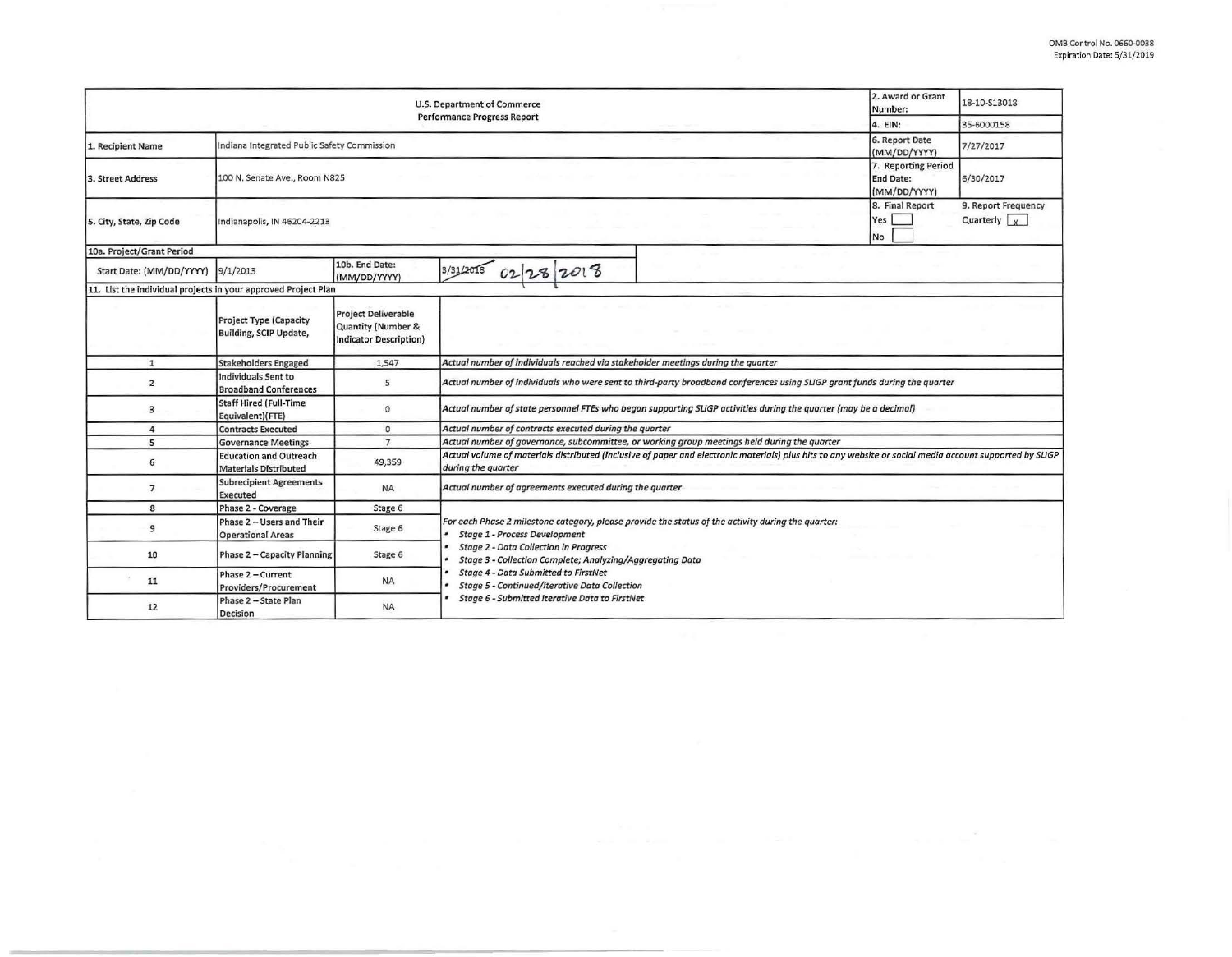$\epsilon$ 

| next quarter; and any additional project milestones or information. |       | 11a. Describe your progress meeting each major activity/milestone approved in the Baseline Report for this project; any challenges or obstacles encountered and mitigation strategies you have employed; planned major activit<br>1. Stakeholder Weetings - Project team members attended 57 stakeholder meetings (1,549 attendees) this quarter, including 11 District Planning Council (DPC) meetings, 1 Regional seminar presentation, 2 District Input Weeti |        |
|---------------------------------------------------------------------|-------|------------------------------------------------------------------------------------------------------------------------------------------------------------------------------------------------------------------------------------------------------------------------------------------------------------------------------------------------------------------------------------------------------------------------------------------------------------------|--------|
| · 2017 Indiana APCO/NENA Conference                                 |       | Workgroup Meetings and hosted the Indiana FirstNet Statewide Conference. Also, presented at 6 association conferences for stakeholder outreach:                                                                                                                                                                                                                                                                                                                  |        |
| · Indiana Exchange Carrier Association                              |       |                                                                                                                                                                                                                                                                                                                                                                                                                                                                  |        |
| · Indiana Broadband and Technology Association Convention           |       |                                                                                                                                                                                                                                                                                                                                                                                                                                                                  |        |
| · Indiana Volunteer Firefighter's Convention                        |       |                                                                                                                                                                                                                                                                                                                                                                                                                                                                  |        |
| · Indiana Sheriffs Association Workgroups                           |       |                                                                                                                                                                                                                                                                                                                                                                                                                                                                  |        |
| · Indiana EMS Association                                           |       |                                                                                                                                                                                                                                                                                                                                                                                                                                                                  |        |
| Stakeholder Meeting in San Antonio, TX                              |       | 2. Broadband Conferences - SLIGP funds were used to send 4 individuals to the National State Plan Kickoff meeting in Dallas, Texas and 1 individual to the Public Safety Communications Research Division (PSCR) Public Safety                                                                                                                                                                                                                                   |        |
| 3. Staff Hired (FTE) - None                                         |       |                                                                                                                                                                                                                                                                                                                                                                                                                                                                  |        |
| 4. Contract Executions - None                                       |       |                                                                                                                                                                                                                                                                                                                                                                                                                                                                  |        |
| details were provided at all meetings.                              |       | 5. Governance Meetings - Seven governance meetings were held in this reporting period. The Integrated Public Safety Commission (IPSC) met on June 20, 2017. The Statewide Interoperability Executive Committee (SIEC) held thr<br>conference calls on April 18, May 16 and June 20, 2017. The Indiana Broadband Executive Committee (FirstNet Co-Chairs/Key Players) held monthly meetings on April 17, May 15 and June 19, 2017. FirstNet/ broadband updates an |        |
|                                                                     |       | 6. Education and Outreach Materials Distributed -49,359 materials were distributed for outreach and education: Indiana FirstNet monthly newsletters, Indiana FirstNet statewide conference information and FirstNet Draft Stat<br>information. Indiana FirstNet Facebook had 17,564 views during the quarter and Indiana FirstNet Twitter had 16,507 Twitter views.                                                                                              |        |
| Commerce before implementation.                                     |       | 11b. If the project team anticipates requesting any changes to the approved Baseline Report in the next quarter, describe those below. Note that any substantive changes to the Baseline Report must be approved by the Depart                                                                                                                                                                                                                                   |        |
| N/A                                                                 |       |                                                                                                                                                                                                                                                                                                                                                                                                                                                                  |        |
|                                                                     |       | 11c. Provide any other information that would be useful to NTIA as it assesses this project's progress.                                                                                                                                                                                                                                                                                                                                                          |        |
| None.                                                               |       |                                                                                                                                                                                                                                                                                                                                                                                                                                                                  |        |
|                                                                     |       | 11d. Describe any success stories or best practices you have identified. Please be as specific as possible.                                                                                                                                                                                                                                                                                                                                                      |        |
| 12. Personnel                                                       |       |                                                                                                                                                                                                                                                                                                                                                                                                                                                                  |        |
|                                                                     |       | 12a. If the project is not fully staffed, describe how any lack of staffing may impact the project's time line and when the project will be fully staffed.                                                                                                                                                                                                                                                                                                       |        |
| regular attendance at meetings continues.                           |       | Indiana Governor Mike Pence instituted a "recalibration" effort (i.e. hiring freeze) in February 2016, which put a halt to our imminent plan to hire an Outreach Coordinator for the Northern half of the state. IPSC staff is                                                                                                                                                                                                                                   |        |
|                                                                     |       | 12b. Staffing Table - Please include all staff that have contributed time to the project. Please do not remove individuals from this table.                                                                                                                                                                                                                                                                                                                      |        |
| Job Title                                                           | FTE%  | Project (s) Assigned                                                                                                                                                                                                                                                                                                                                                                                                                                             | Change |
| <b>Executive Director</b>                                           | 0.15  | FirstNet Single Point of Contact                                                                                                                                                                                                                                                                                                                                                                                                                                 |        |
| Statewide Interoperability<br>Coordinator (SWIC)                    | 0.50  | Provides project oversight                                                                                                                                                                                                                                                                                                                                                                                                                                       |        |
| Communications Director                                             | 0.50  | Directs outreach program and oversee grant reporting                                                                                                                                                                                                                                                                                                                                                                                                             |        |
| Comptroller                                                         | 0.15  | Supports budgetary and financial requirements, including grants and RFPs                                                                                                                                                                                                                                                                                                                                                                                         |        |
| <b>Operations Manager</b>                                           | 0.05  | Provides operational support                                                                                                                                                                                                                                                                                                                                                                                                                                     |        |
| Logistics Manager                                                   | 0.05  | Provides technical guidance (SME)<br>$\overline{\phantom{a}}$                                                                                                                                                                                                                                                                                                                                                                                                    |        |
| <b>Field Coordinator</b>                                            | 0.50  | Provides outreach/education                                                                                                                                                                                                                                                                                                                                                                                                                                      |        |
| <b>Field Coordinator</b>                                            | 0,50  | Provides outreach/education                                                                                                                                                                                                                                                                                                                                                                                                                                      |        |
| Administrative Assistant                                            | 0.05  | Provides administrative support for governance meetings and other project requirements                                                                                                                                                                                                                                                                                                                                                                           |        |
| Clerk                                                               | 0.045 | Provides clerical support                                                                                                                                                                                                                                                                                                                                                                                                                                        |        |
| Co-chair of Exec Comm (IN DHS<br>Dir)                               | 0.05  | Provides Governance                                                                                                                                                                                                                                                                                                                                                                                                                                              |        |
| Co-chair of Exec Comm (CIO)                                         | 0.05  | Provides Governance                                                                                                                                                                                                                                                                                                                                                                                                                                              |        |
| Gov's Ofc Public Safety Counselor                                   | 0,000 | Provides Governance                                                                                                                                                                                                                                                                                                                                                                                                                                              |        |
| <b>GIS Coordinator</b>                                              | 0.07  | Provides technical guidance (SME)                                                                                                                                                                                                                                                                                                                                                                                                                                |        |
|                                                                     |       |                                                                                                                                                                                                                                                                                                                                                                                                                                                                  |        |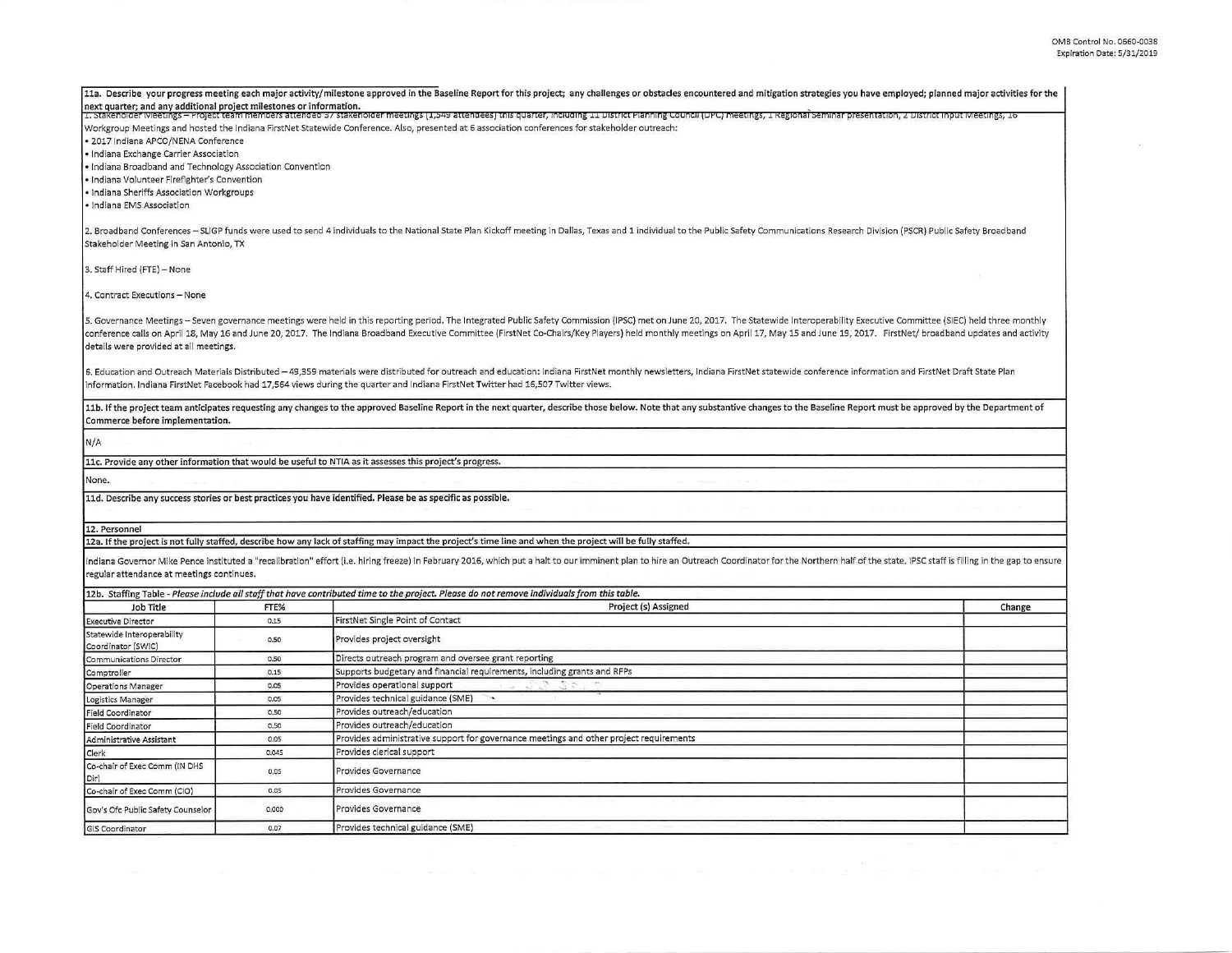| 13. Subcontracts (Vendors and/or Subrecipients)   |                                                                                                                                                                                                 |                           |                                       |                                      |                         |                               |                                                       |                                          |
|---------------------------------------------------|-------------------------------------------------------------------------------------------------------------------------------------------------------------------------------------------------|---------------------------|---------------------------------------|--------------------------------------|-------------------------|-------------------------------|-------------------------------------------------------|------------------------------------------|
|                                                   | 13a. Subcontracts Table - Include all subcontractors. The totals from this table must equal the "Subcontracts Total" in Question 14f.                                                           |                           |                                       |                                      |                         |                               |                                                       |                                          |
| Name                                              | <b>Subcontract Purpose</b>                                                                                                                                                                      | Type<br>(Vendor/Subrec.)  | RFP/RFQ Issued (Y/N)                  | Contract<br><b>Executed</b><br>(Y/N) | <b>Start Date</b>       | <b>End Date</b>               | <b>Total Federal Funds</b><br>Allocated               | <b>Total Matching Funds</b><br>Allocated |
| ProCaM Inc.                                       | Conference Planner                                                                                                                                                                              | vendor                    | N                                     | Y                                    | 9/1/2014                | 8/31/2017                     | \$16,320.00                                           | \$0.00                                   |
| Michael Baker Internati (via<br>Guidesoft)        | focus group convener; data collection                                                                                                                                                           | vendor                    | Y                                     | Y                                    | 7/8/2015                | 12/8/2015                     | \$89,000.00                                           | \$0.00                                   |
| Crowe Horwath LLP                                 | project management                                                                                                                                                                              | vendor                    | Y                                     | Y                                    | 7/12/2016               | 5/31/2018                     | \$1,799,755.00                                        | \$0.00                                   |
|                                                   | 13b. Describe any challenges encountered with vendors and/or subrecipients.                                                                                                                     |                           |                                       |                                      |                         |                               |                                                       |                                          |
|                                                   |                                                                                                                                                                                                 |                           |                                       |                                      |                         |                               |                                                       |                                          |
| 14. Budget Worksheet                              |                                                                                                                                                                                                 |                           |                                       |                                      |                         |                               |                                                       |                                          |
| vi                                                |                                                                                                                                                                                                 |                           |                                       |                                      |                         |                               |                                                       |                                          |
|                                                   | Only list matching funds that the Department of Commerce has already approved.                                                                                                                  |                           |                                       |                                      |                         |                               |                                                       |                                          |
| Project Budget Element (1)                        |                                                                                                                                                                                                 | Federal Funds Awarded (2) | <b>Approved Matching</b><br>Funds (3) |                                      | <b>Total Budget (4)</b> | Federal Funds Expended<br>(5) | <b>Approved Matching</b><br><b>Funds Expended (6)</b> | <b>Total funds Expended</b><br>(7)       |
| a. Personnel Salaries                             |                                                                                                                                                                                                 | \$0.00                    | \$459,864.00                          |                                      | \$459,864.00            | \$0.00                        | \$340,185.07                                          | \$340,185.07                             |
| b. Personnel Fringe Benefits                      |                                                                                                                                                                                                 | \$0.00                    | \$128,762.00                          |                                      | \$128,762.00            | \$0.00                        | \$95,257.41                                           | \$95,257.41                              |
| c. Travel                                         |                                                                                                                                                                                                 | \$343,354.00              | \$0.00                                |                                      | \$343,354.00            | \$37,863.41                   | \$0.00                                                | \$37,863.41                              |
| d. Equipment                                      |                                                                                                                                                                                                 | \$0.00                    | \$0.00                                | \$0.00                               |                         | \$0.00                        | \$0.00                                                | \$0.00                                   |
| e. Materials/Supplies                             |                                                                                                                                                                                                 | \$4,800.00                | \$0.00                                | \$4,800.00                           |                         | \$1,298.77                    | \$0.00                                                | \$1,298.77                               |
| f. Subcontracts Total                             |                                                                                                                                                                                                 | \$1,930,850.00            | \$0.00                                | \$1,930,850.00                       |                         | \$897,829.35                  | \$0.00                                                | \$897,829.35                             |
| g. Other                                          |                                                                                                                                                                                                 | \$75,500.00               | \$0.00                                | \$75,500.00                          |                         | \$46,322.51                   | \$0.00                                                | \$46,322.51                              |
| h. Indirect                                       |                                                                                                                                                                                                 | \$0.00                    | \$0.00                                | \$0.00                               |                         | \$0.00                        | \$0.00                                                | \$0.00                                   |
| i. Total Costs                                    |                                                                                                                                                                                                 | \$2,354,504.00            | \$588,626.00                          | \$2,943,130.00                       |                         | \$983,314.04                  | \$435,442.48                                          | \$1,418,756.52                           |
| .% of Total                                       |                                                                                                                                                                                                 | 80%                       | 20%                                   | 100%                                 |                         | 69%                           | 31%                                                   | 100%                                     |
|                                                   | 15. Certification: I certify to the best of my knowledge and belief that this report is correct and complete for performance of activities for the purpose(s) set forth in the award documents. |                           |                                       |                                      |                         |                               |                                                       |                                          |
|                                                   | 16a. Typed or printed name and title of Authorized Certifying Official:                                                                                                                         |                           |                                       |                                      |                         | 16c. Telephone (area          |                                                       |                                          |
| David W. Vice, Executive Director                 |                                                                                                                                                                                                 | code, number, and         | 317-232-8993                          |                                      |                         |                               |                                                       |                                          |
| Indiana Integrated Public Safety Commission       |                                                                                                                                                                                                 |                           |                                       |                                      |                         | extension)                    |                                                       |                                          |
| <b>FirstNet SPOC</b>                              |                                                                                                                                                                                                 |                           |                                       |                                      |                         |                               |                                                       |                                          |
| 16b. Signature of Authorized Certifying Official: |                                                                                                                                                                                                 | 16d. Email Address:       | dvice@ipsc.in.gov                     |                                      |                         |                               |                                                       |                                          |
| are                                               |                                                                                                                                                                                                 |                           |                                       |                                      |                         | Date:                         | 7/27/2017                                             |                                          |
|                                                   |                                                                                                                                                                                                 |                           |                                       |                                      |                         |                               |                                                       |                                          |